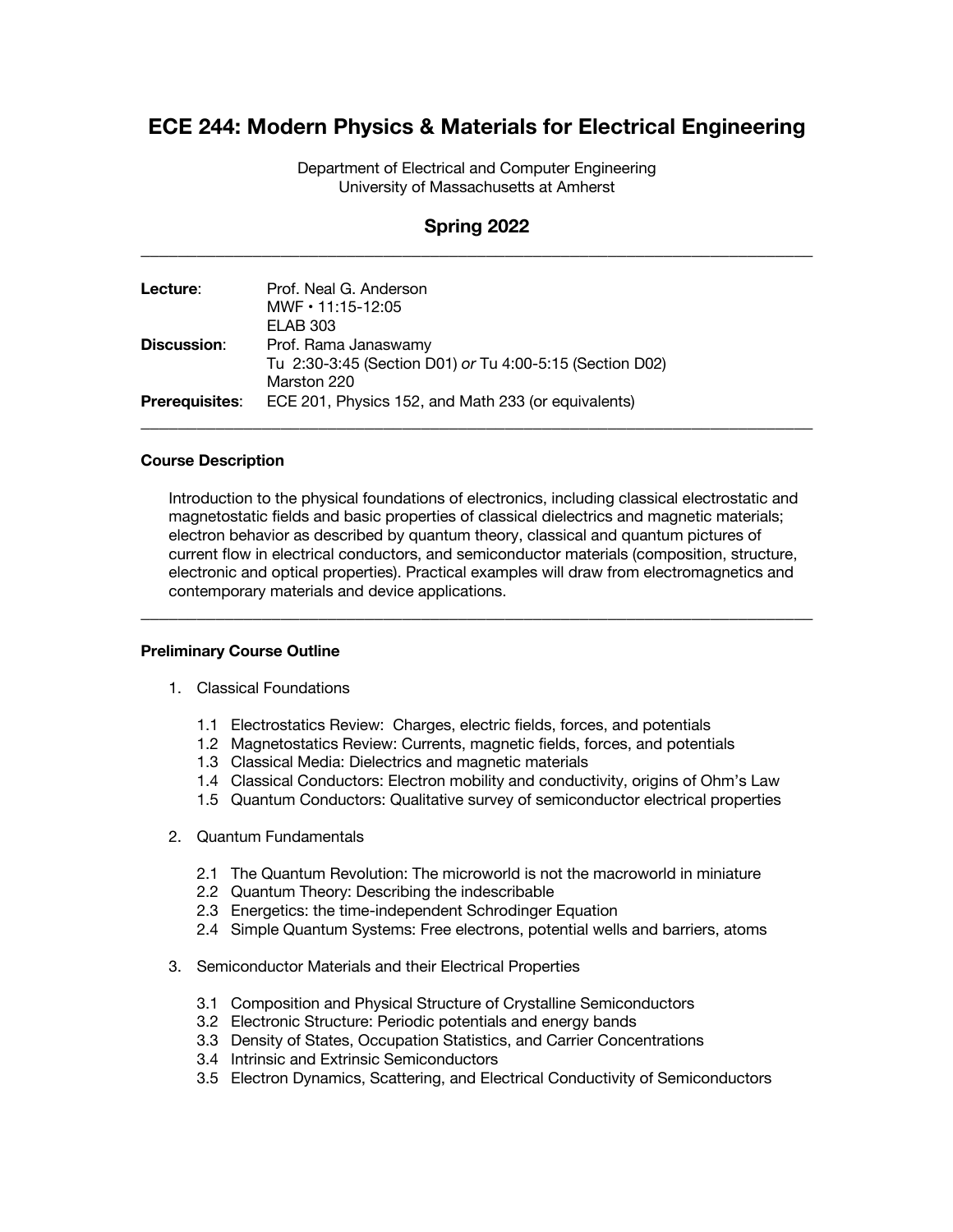- 4. Optical Properties (as time permits)
	- 4.1 Light Propagation in Media: Refractive index and extinction coefficient

\_\_\_\_\_\_\_\_\_\_\_\_\_\_\_\_\_\_\_\_\_\_\_\_\_\_\_\_\_\_\_\_\_\_\_\_\_\_\_\_\_\_\_\_\_\_\_\_\_\_\_\_\_\_\_\_\_\_\_\_\_\_\_\_\_\_\_\_\_\_\_\_

4.2 Light Absorption and Emission in Semiconductors

## **Learning Objectives**

Students completing this course will be able to:

- Solve basic problems involving electrostatic and magnetostatic fields in classical dielectric and magnetic materials.
- Solve basic problems involving electrical conductors.
- Describe basic differences in electron behavior as described by classical and quantum theories of charged particles in potential fields.
- Solve basic problems involving and quantum pictures of current flow in electrical conductors, and identify the quantum origins of semiconductor material properties (composition, structure, electronic and optical properties).
- Apply the above to practical examples from electromagnetics and contemporary materials and device applications.

\_\_\_\_\_\_\_\_\_\_\_\_\_\_\_\_\_\_\_\_\_\_\_\_\_\_\_\_\_\_\_\_\_\_\_\_\_\_\_\_\_\_\_\_\_\_\_\_\_\_\_\_\_\_\_\_\_\_\_\_\_\_\_\_\_\_\_\_\_\_\_\_

### **Course Materials**

The course is based primarily on lecture notes, to be provided by the instructors, and other materials available electronically. These notes are self-contained, but large sections of the course closely follow two texts that we *highly recommend* and will refer to regularly:

- F.T. Ulaby and U. Ravaioli, *Fundamentals of Applied Electromagnetics*, 7th Edition (Pearson), 2015.
- R.F. Pierret, *Semiconductor Fundamentals (Volume 1*), 1st (Addison Wesley) or 2nd Edition (Pearson), 1988.

\_\_\_\_\_\_\_\_\_\_\_\_\_\_\_\_\_\_\_\_\_\_\_\_\_\_\_\_\_\_\_\_\_\_\_\_\_\_\_\_\_\_\_\_\_\_\_\_\_\_\_\_\_\_\_\_\_\_\_\_\_\_\_\_\_\_\_\_\_\_\_\_

Ulaby and Ravaioli is available from Pearson, including in digital form for the semester (\$46). We will draw from Chapters 3-5. Pierret is available from Pearson in hard copy form (\$73/\$53 new/used) or as a semester rental (\$26). Both textbooks can be purchased through eCampus (see SPIRE), and used hard copies of both are widely available.

### **Discussion**

Discussions are an integral part of the course and will meet every week. Attendance is considered essential for your success in the course and will factor into your final grade. The purpose of the discussions is to give you additional insight into the course material by way of working out relevant examples for gaining mastery of the subject and by considering potential applications of the theory. Examples considered during the discussion hour should also aid you with working out homework problems. Periodic homeworks will be assigned throughout the course and you will have one-week to complete and submit it on Gradescope. Solutions will be provided within two days of the submission deadline. No homeworks will be accepted for grade after the solutions have been posted. You can expect at least 8 homework sets distributed over the semester. Some homework problems will involve MATLAB coding and graphing.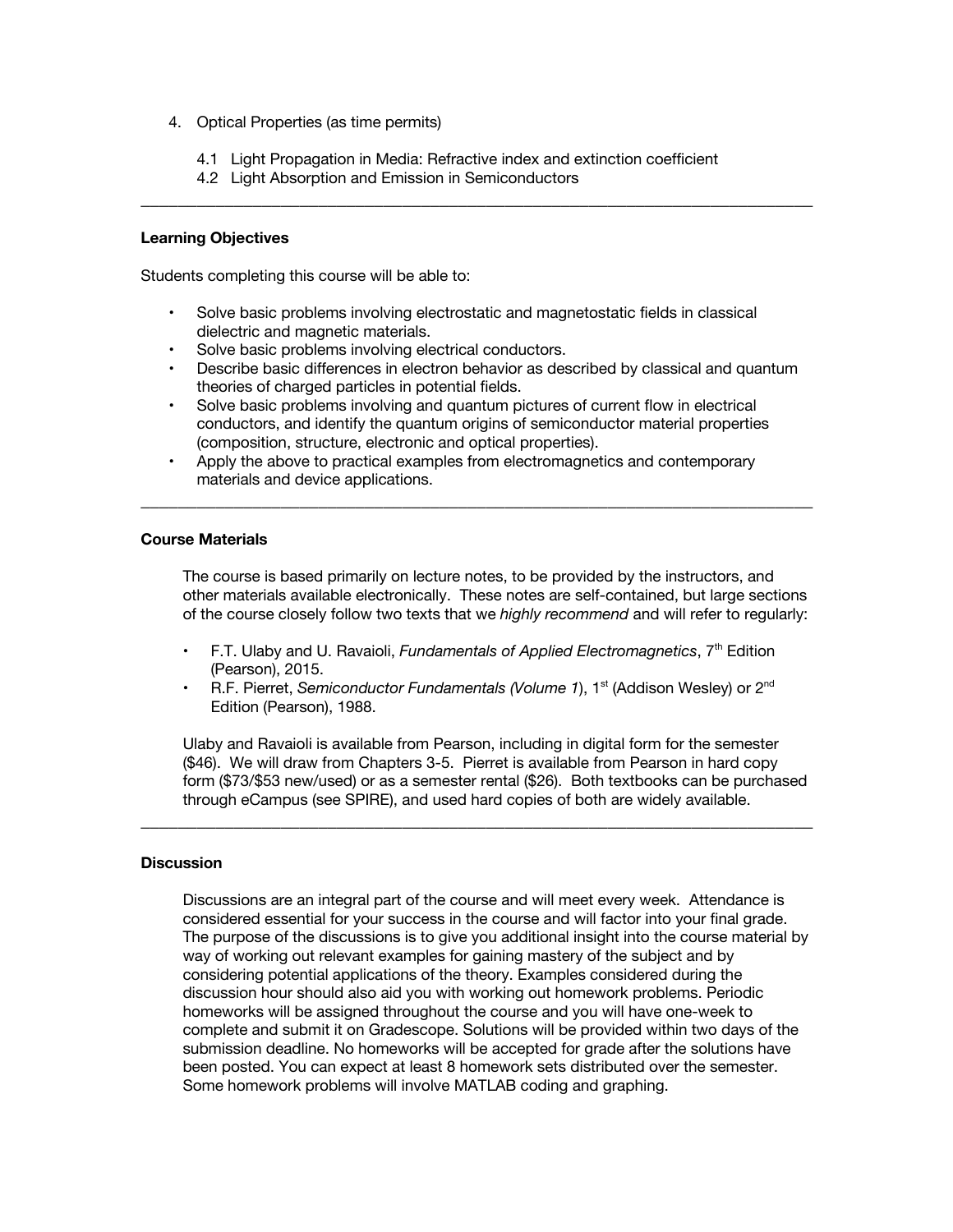There will be a 15-minute quiz during every discussion class and it will be graded. You are expected to take the quiz in class. You will be scanning and posting your quiz solutions directly on Gradescope upon completion. As determined by the discussion instructor, you may also have a pre-exam quiz lasting the whole period to help you prepare for an upcoming exam. Makeup of quizzes will not be offered unless you have a sporadic, excusable conflict for missing discussion class or if you fall ill.

\_\_\_\_\_\_\_\_\_\_\_\_\_\_\_\_\_\_\_\_\_\_\_\_\_\_\_\_\_\_\_\_\_\_\_\_\_\_\_\_\_\_\_\_\_\_\_\_\_\_\_\_\_\_\_\_\_\_\_\_\_\_\_\_\_\_\_\_\_\_\_\_

\_\_\_\_\_\_\_\_\_\_\_\_\_\_\_\_\_\_\_\_\_\_\_\_\_\_\_\_\_\_\_\_\_\_\_\_\_\_\_\_\_\_\_\_\_\_\_\_\_\_\_\_\_\_\_\_\_\_\_\_\_\_\_\_\_\_\_\_\_\_\_\_

#### **Grading**

Exam I - 20% • Exam II – 20% • Final Exam – 20% Problem Sets - 25% • Discussion – 15%

#### **Policies and Statements**

**Classroom Safety •** For the health and safety of all members of our campus community, students are expected to follow all COVID-related policies on campus. In particular, students must follow the masking policy. Your instructor will remind you, but it is your responsibility to wear a (preferably high quality) mask that securely covers your mouth and nose. If you are unwilling to mask, you will be asked to leave the class. If you do not leave the class, the instructor will end the class, and the Dean of Students office will be informed that you have disrupted class and violated the Guidelines for Classroom Civility and Respect. Anyone with a mask exemption must provide prior written notice to the instructor and must maintain at least six feet of distance from faculty and other students at all times.

**Inclusivity •** Everyone should feel that they are an integral part of the community and that all individuals and their perspectives are respected. A diversity of perspective and experience provides a valuable source of ideas, problem solving strategies, and engineering creativity. If you feel that your contribution is not being valued or respected for any reason, please speak with me privately. If you wish to communicate with someone else in the College or University, there are several ways to do so anonymously or to provide contact information if you so choose:

- 1. Notify the University Diversity, Equity, and Inclusion Office through the "Report a Climate Incident" form: https://www.umass.edu/diversity/incident-report-form Note that this form requires sharing name and contact information.
- 2. Speak with Assistant Dean Dr. Paula Rees (rees@umass.edu).
- 3. Report an incident anonymously to the College of Engineering Diversity, Equity, and Inclusion Office
	- Climate Concerns and Suggestions https://tinyurl.com/UMassEngineerClimate
	- Classroom Experience https://tinyurl.com/UMassEngineerClassroom
- 4. Reach out to the departmental DEI Committee. You can find the anonymous ECE feedback form on https://ece.umass.edu/ece-diversity-equity-inclusion (scroll down for feedback link)

We are all members of an academic community with a shared responsibility to cultivate a climate where all individuals are valued and where both they and their ideas are treated with respect.

**Accessibility Support Services •** Your success in this class is important to me. We all learn differently and bring different strengths and needs to the class. The University of Massachusetts Amherst is committed to making reasonable, effective and appropriate accommodations to meet the needs of all students and help create a barrier-free campus. If you have a qualifying disability and require accommodations while participating in this course, please work with Disability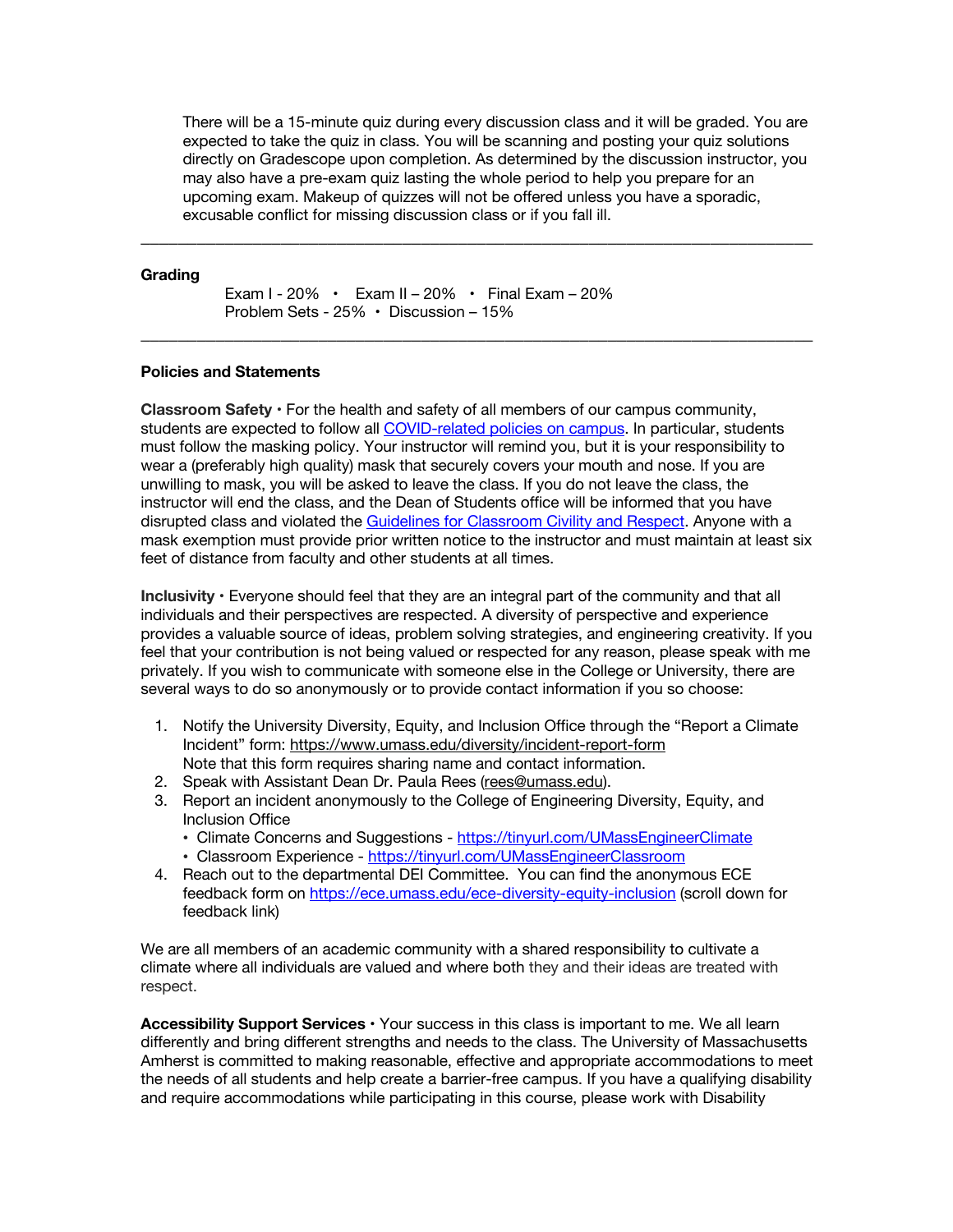Services to have an accommodation letter sent to me in a timely manner. If you have a disability but are not yet affiliated with Disability Services, please register with Disability Services (https://www.umass.edu/disability/students). Information on services and materials for registering are also available on their website www.umass.edu/disability.

If you are eligible for exam accommodations, your exams will be administered by the exam proctoring center. Contact Disability Services immediately, and comply with their exam scheduling policies, including the requirement that you book your exams at least seven days in advance of the exam date. *It is incumbent upon you contact me during the first few weeks of the semester, or shortly following registration with Disability Services, to ensure that your accommodations are being sufficiently met, including extra time and note-taking access, as applicable.*

Finally, beyond disability accommodations, if there are aspects of the course that prevent you from being fully included in the class, please let me know as soon as possible. Together we'll develop strategies to meet both your needs and the requirements of the course.

**Academic Honesty Statement •** Maintaining the integrity of scholarship and research within institutions of higher education requires a cultural commitment. All members of the UMass Amherst community are expected to be knowledgeable of and uphold our academic honesty policies (https://www.umass.edu/honesty/). Academic dishonesty includes but is not limited to cheating, fabrication, plagiarism, and *abetting or facilitating* dishonesty. Instructors are requested to take reasonable steps to address academic misconduct, and appropriate sanctions may be imposed on any student who has committed an act of academic dishonesty. Any person who has reason to believe that a fellow student has committed academic dishonesty should bring such information to the attention of the appropriate course instructor or an alternate, trusted member of the faculty or College administration as soon as possible. Instances of academic dishonesty not related to a specific course should be brought to the attention of the appropriate department Head or Chair. Community members may fill out the College's classroom experience form (https://tinyurl.com/UMassEngineerClassroom) to report academic dishonesty anonymously. Since students are expected to be familiar with this policy and the commonly accepted standards of academic integrity, ignorance of such standards is not normally sufficient evidence of lack of intent.

**Cheating and Plagiarism Policy •** The University Academic Honesty Policy Applies in this and all courses. This policy can be found on the University Web Page (https://www.umass.edu/honesty/). Appendix B covers plagiarism, cheating, fabrication, and facilitating dishonesty. Students are expected to be familiar with the definitions and examples provided.

**Health and Wellbeing •** You are not alone at UMass – many people care about your wellbeing and many resources are available to help you thrive and succeed. The College recognizes that coursework is challenging and that classes are not the only demand in your life. Success in this course and the College of Engineering depends heavily on your personal health and wellbeing. Recognize that while stress is an expected part of the college experience, it can be compounded by unexpected setbacks or life changes outside the classroom. Strive to reframe challenges as an unavoidable pathway to success. Reflect on your role in taking care of yourself throughout the term, before the demands of exams and projects reach their peak. Please feel free to reach out to me about any difficulty you may be having that may impact your performance as soon as it occurs and before it becomes too overwhelming.

You can learn about the confidential mental health services available on campus by calling the Center for Counseling and Psychological Health (CCPH) by visiting their website at umass.edu/counseling. There are many other resources on campus for students facing personal,